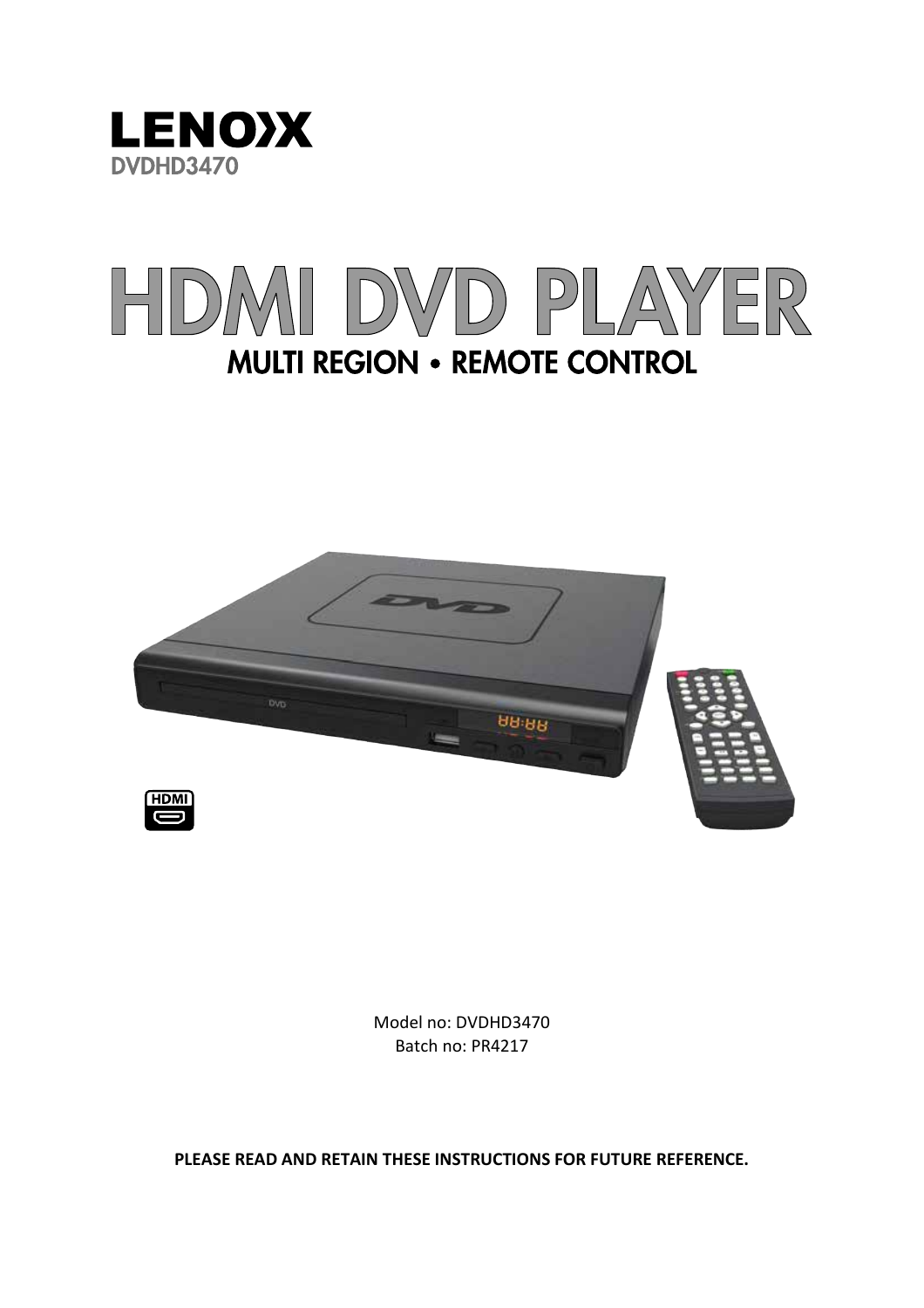The illustrations used in this manual are to illustrate the operation method and product structure of the product. Where there is a small difference between the physical item and the illustrations, please take the physical as the standard.

# **SAFETY INSTRUCTIONS:**

• Check that the voltage indicated on the rating plate corresponds with that of the local network before connecting the unit to the mains power supply.

• Children aged from 8 years and people with reduced physical, sensory or mental capabilities or lack of experience can use this unit, only if they have been given supervision or instruction concerning use of the unit in a safe way and understand the hazards involved.

• Children should be supervised to ensure that they do not play with the unit. Unless they are older than 8 years of age and supervised, children should not perform cleaning or user maintenance. Close supervision is always necessary when an appliance is used by or near children.

• This unit is not a toy.

• This unit contains no user serviceable parts. If the unit and any of its accessories are malfunctioning or it has been dropped or damaged, only a qualified repairer should carry out repairs. Improper repairs may place the under at risk of harm.

• Keep the unit away from heat sources, direct sunlight, humidity, water and any other liquid.

• Do not immerse the unit in water or any other liquid.

- Do not operate the unit with wet hands.
- Do not operate the unit if it has been exposed to water, moisture or any other liquid, to prevent against electric shock, explosion and/or injury to yourself and damage to the unit.
- Do not remove the appliance from the mains power supply by pulling on the cord; switch it off and remove the plug by hand.
- Do not use the unit for anything other than it's intended use.
- Do not use this unit outdoors.
- Do not store the unit in direct sunlight or high humidity conditions.
- Do not move the unit whilst it is in use.
- Do not put any objects into any of the openings.
- The unit must be places on a stable, heat resistant surface.
- The unit is intended for domestic use only. It should not be used for commercial purposes.

• The unit may become hot during operation. Always leave sufficient space around the unit for ventilation.

• The voltage supplied to the unit should match the voltage that is printed on the back panel. If you have any doubts concerning this matter, consult an electrician.

• Avoid placing the unit in direct sunlight or close to any sources of heat. Also avoid locations subject to vibrations and excessive dust, heat, cold or moisture.

- Do not expose the unit to water.
- Do not place the unit on an amplifier or receiver.

• Do not open the cabinet as this might result in damage to the circuits or an electric shock.

If a foreign object gets into the unit, contact your dealer or service company.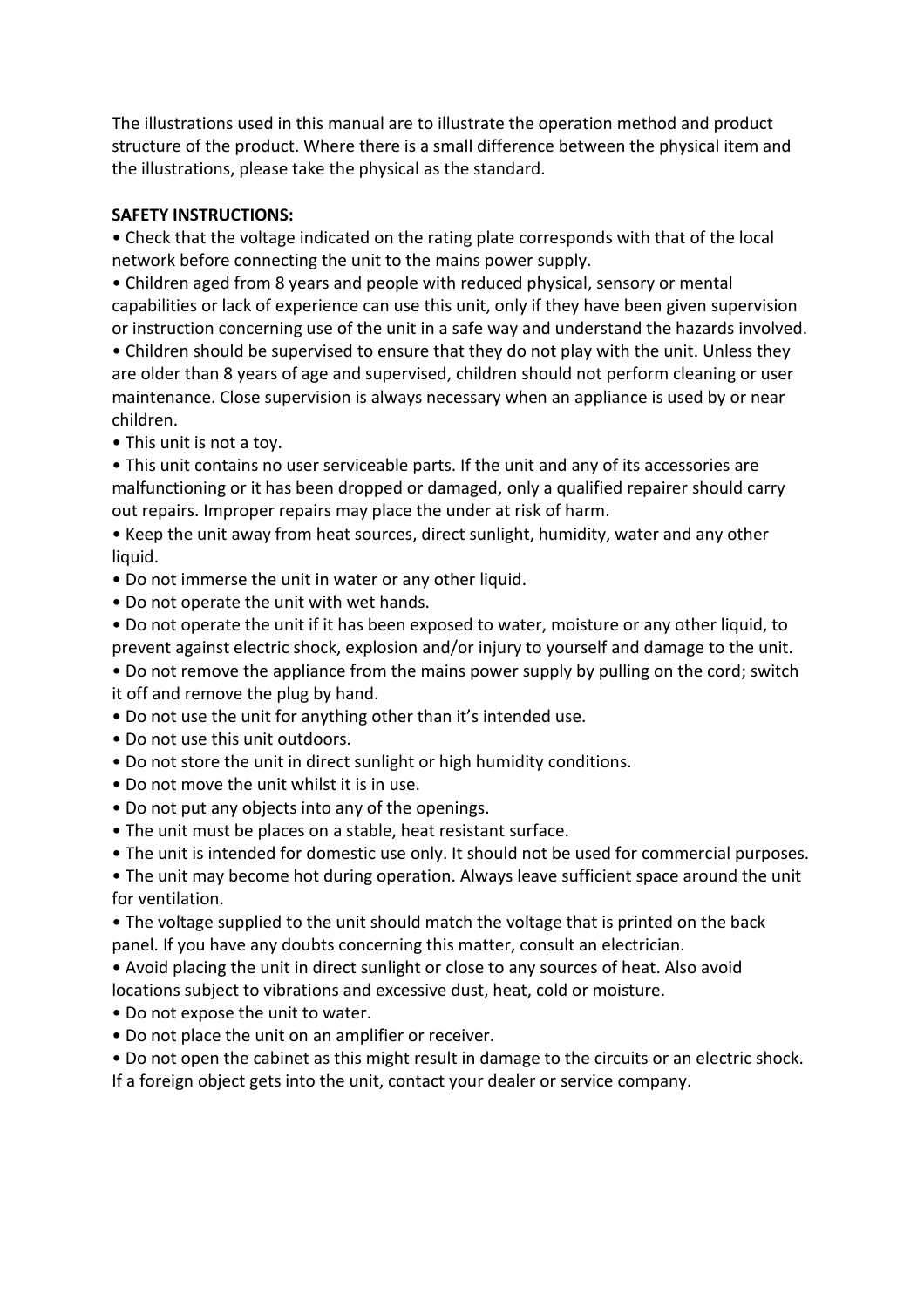# **CAUTION:**



WARNING: DO NOT EXPOSE THIS APPLIANCE TO RAIN OR MOISTURE, DUE TO THE HIGH RISK OF FIRE OR ELECTRIC SHOCK,



DO NOT OPEN THE CABINET DANGEROUS HIGH VOLTAGES ARE PRESENT INSIDE THE ENCLOSURE. ONLY QUALIFIED SERVICE PERSONNEL SHOULD ATTEMPT THIS.

• This unit utilises a laser.

• The use of optical instruments with the unit will increase eye hazard, as the laser used in the DVD player is harmful to eyes.

• Use of controls, adjustments or performance of procedures other than those specified herein may result in hazardous radiation exposure.

• Do not attempt to disassemble or repair the unit; refer servicing to qualified personnel only.

• This unit is classified as a class 1 laser product.

• The class 1 laser product marking is located on the laser protective housing inside the enclosure.

#### **BOX CONTENTS:**

1 x Lenoxx DVD PLAYER

- 1 x Remote control
- 1 x AV cable
- 1 x Instruction manual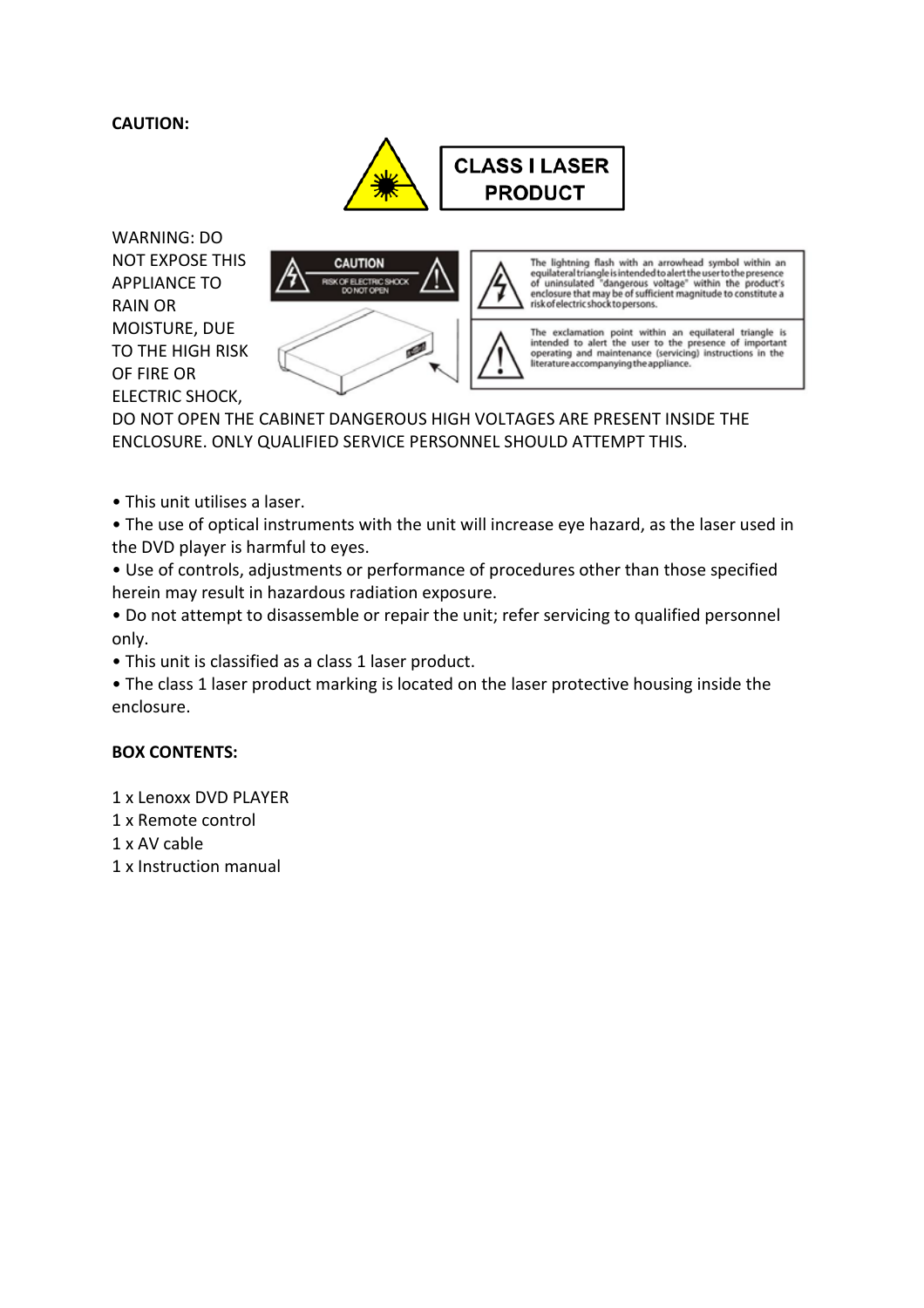#### **CONTROLS AND FUNCTIONS:**

#### **FRONT PANEL:**

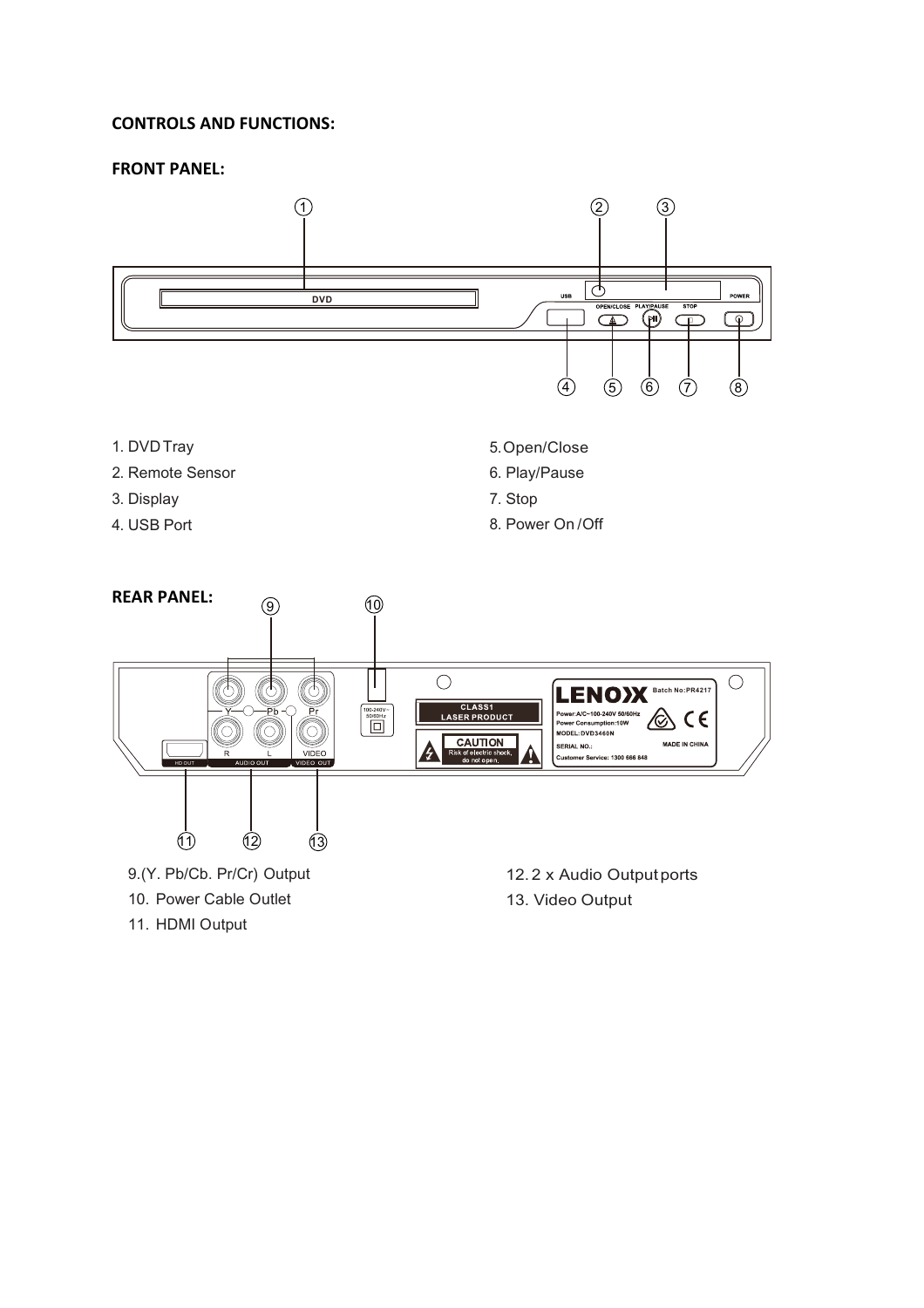#### **REMOTE CONTROL:**



#### **REMOTE CONTROL OPERATION:**

Insert the batteries into the battery compartment. 2 x AAA batteries are required.

Point the remote at the remote sensor in front of the player and make sure there are no obstacles in the way between the remote and the player. The distance between the remote and the sensor must not exceed 3m.

To prevent damage to the remote control, please remove the batteries when not in use for long periods of time.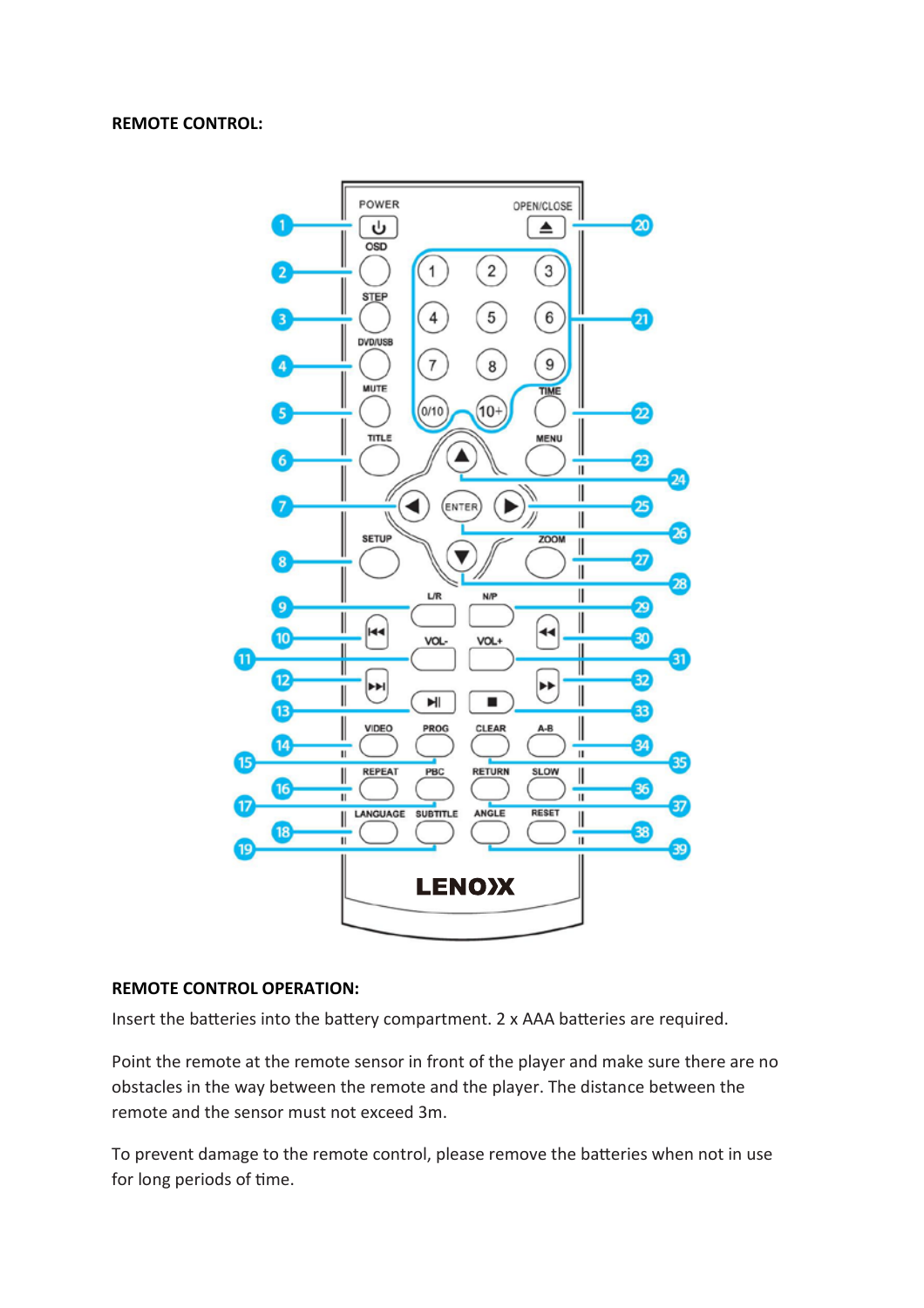#### **REMOTE CONTROLS AND FUNCTIONS:**

1. POWER ON/OFF Press to Power On, press again for Standby mode.  $2.$  OSD Press for information of the disc to display 3. STEP Press to play picture by picture. Press Play to return to normal playback. 4. DVD/USB Press to switch between DVD and USB play. 5. MUTF Mute sound during playback 6. TITLF When using DVDs, press to return to the title menu.  $7.$  LEFT  $(<)$ Left direction within selection menu 8. SETUP Press to get into Set Up menu L/R Use for VCD or CD discs. Press button to select left or right channel, or stereo 10. PREVIOUS (I<<) In DVD mode, press to go to previous chapter. With SVCD, VCD, CD, MP3 discs, press to go to previous track. 11. VOLUME DOWN (-) Decrease volume

12. NEXT (>>I) In DVD mode, press to go to next chapter. With SVCD, VCD, CD, MP3 discs, press to go to next track. 13. PLAY/PAUSE Press once to pause, press again to play 14. VIDEO Switch to video output mode (cvbs. yuv.rgb) 15. PROGRAMME If the disc has two or more tracks, chapters, or titles, set up playing order preference. Press the button to then input the number of the track, title or chapter. If the programmed tracks are over 10, press 'Next' to go on programming. Use the up/ down/left/right key to move the cursor to 'Start'. Press 'Enter' to start programmed play. With MP3 discs, press the button to enter 'Directory-Play' mode. Press 'Programme' again to enter file-list mode. 16. REPEAT Press repeatedly in DVD mode to scroll through: repeat a title, chapter, track or to the beginning. In SVCD, VCD or CD mode: track repeat, all repeat or repeat cancel. 17. PBC VCD mode: Playback control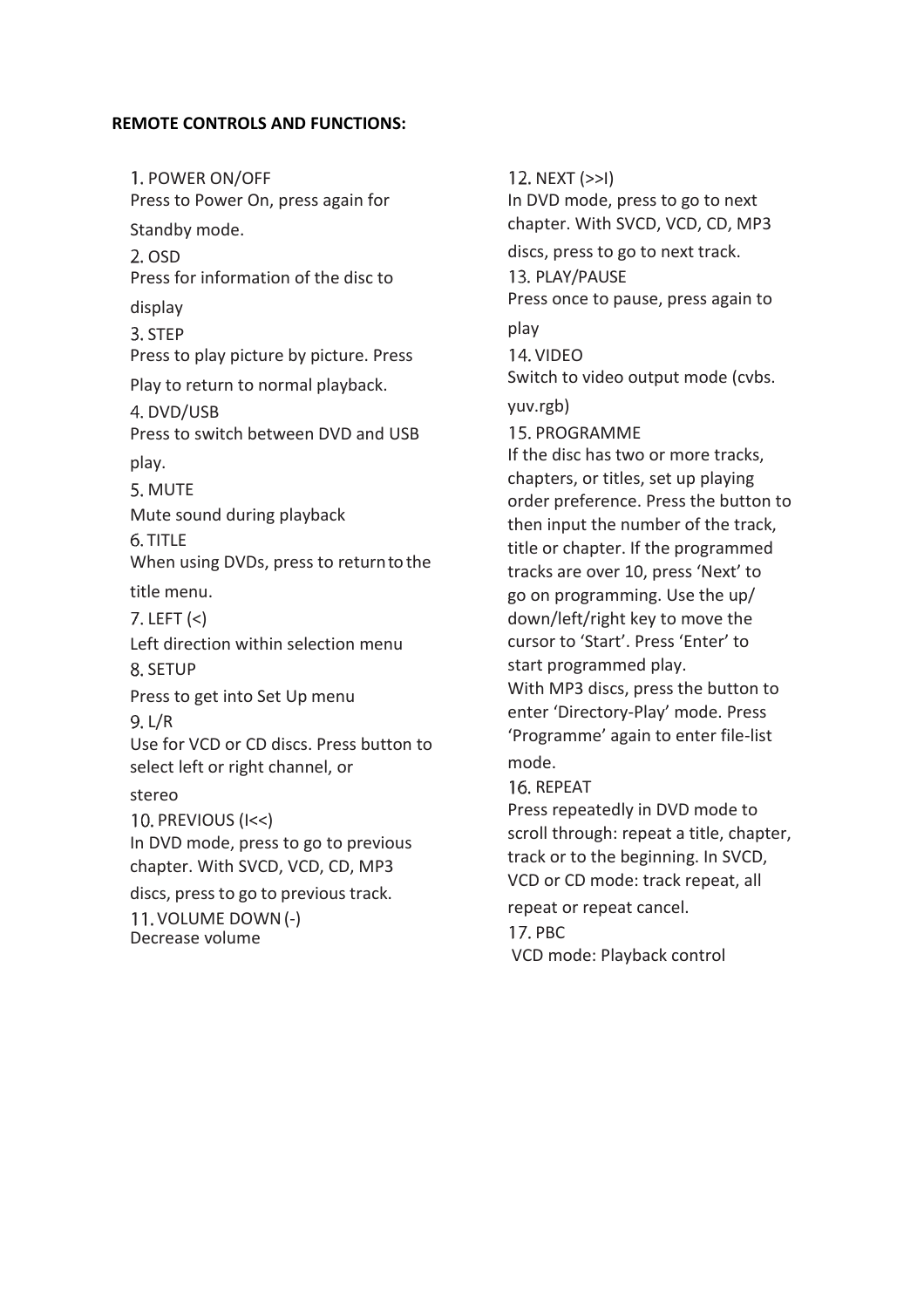18. LANGUAGE Press to select on-screen display language options 19. SUBTITLE Press to begin showing subtitles 20. OPEN/CLOSE Press to load and remove discs. Place discinto tray with the title side facing up. Press button again to close. 21. NUMBERS 0-9/10+ While playing DVD/VCD/CD/MP3 discs, use key to select desired track/ chapter in menu selection. 22. TIME Press to manually set up the time on the DVD player display unit 23. MENU Enter menu settings in DVD mode 24. UP $($  $\wedge$  $)$ 

Up direction within selection menu 25. RIGHT $(>)$ 

Right direction within selection menu 26. ENTER

Confirm your selection 27. ZOOM Press to zoom in, press again to zoom out. Use

arrow keys to move picture.

28. DOWN Down direction within selection menu 29. N/P

Press to switch the TV system between NTSC and PAL.

30. REWIND

Press for rewind search 31. VOLUME UP  $(+)$ 

Increase volume 32. FASTFORWARD

Press for quick forward search

33. STOP Press to stop media. Press the Play/ Pause

button to resume.

34. A-B Press to repeat certain sections. Press button on start point (A) and the end point (B) to select section. Cancel by

pressing button a third time.

35. CLEAR Press to clear input selections

36. SLOW

Press to select slow speed playing. 37. RETURN

Press to return to VCD menu.

38. RESET Press to reset your DVD player settings 39. ANGLE

Change angle in DVD mode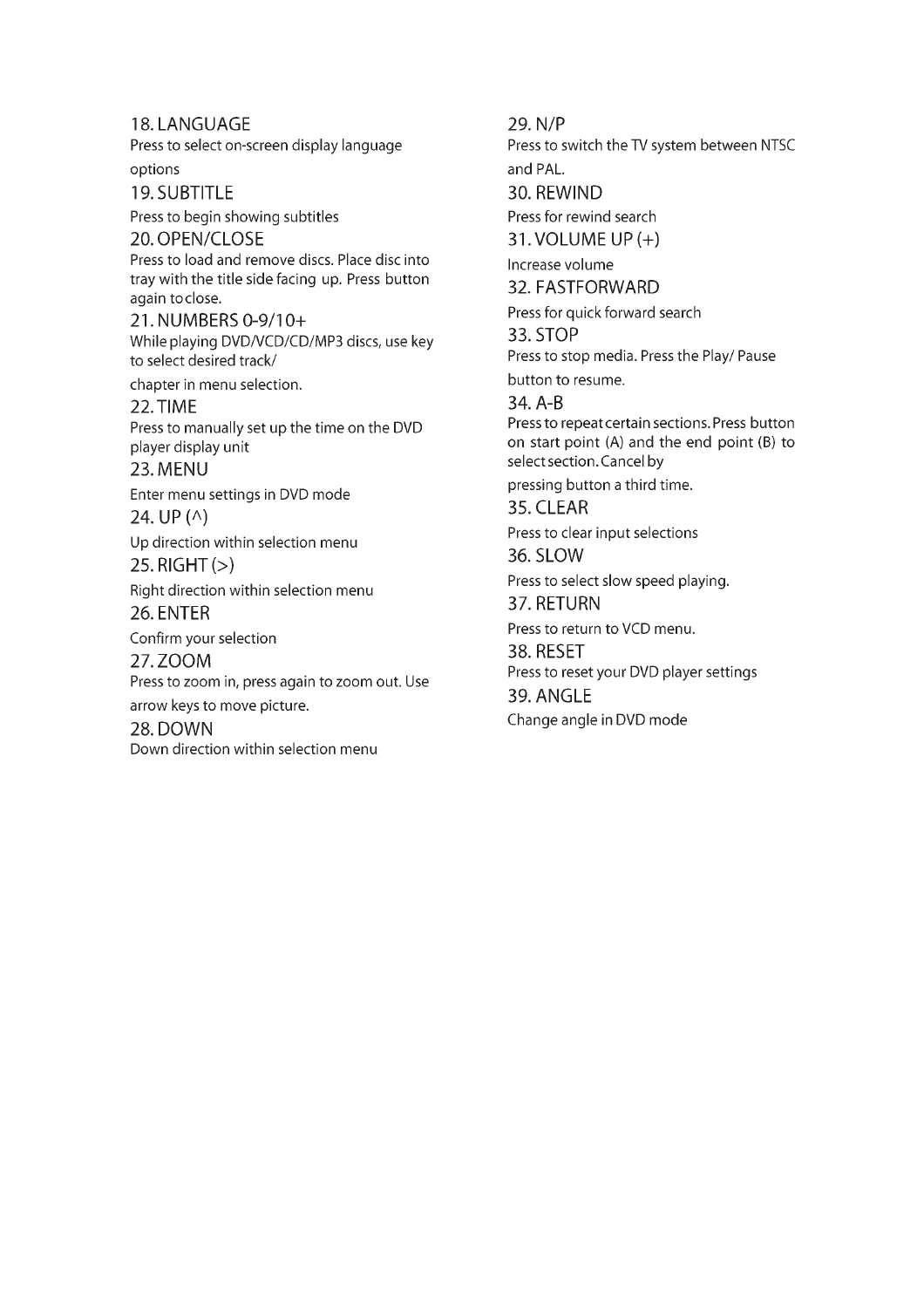# **INSTRUCTIONS GUIDE:**

# **Getting started:**

# **Setting Up**

Connect the power plug of the DVD player to a wall outlet. The power indicator and clock on the front panel will illuminate.

Follow the below guidance for cable connections to get your DVD player set up:

# **Cable Connection Options:**

**1a.** Connect an RCA cable between the 2 channel Audio Output port and the RCA input on your TV.

**1b.** Connect a HDMI cable between the HDMI Output on the back panel of the DVD player to the HDMI input on your TV.

**1c.** Connect a (Y Pb /Cb Pr /Cr) cable via the (Y/ Cb/Pb Cr/Pr) Output of the DVD player to your TV (R/L/Video port and cable).

# **DVD OPERATION:**

Once your DVD player has been connected to the TV and to a power source, the product is ready for use.

The following DVD formats can be played: DVD, DVD-R-RW, CD Video. Mpeg4 and DivX must be converted to AVI format.

Please complete the following guidance to complete the set-up of the DVD player:

- 1. Ensure that your TV is set to the correct mode for DVD playback.
- 2. Plug in the DVD player and press the 'Power' button to turn the unit on. You can do this on the unit (**Ref.8**) or via the remote (**Rem.1**).

When themachine isswitched on, pressing the POWER button on the remote control will make it go into standby mode. Press the button again and the machine will switch on.

**WARNING:** If the product is not going to be used for a long period of time, it is advisable to unplug it for safety

- Pressthe Open/Close button on the front panel (**Ref.5**) or on the remote control (**Rem.20**) and place a DVD disc on the disc tray. Press the Open/Close button again to close thetray.
- 4. The DVD will read the DVD disc and begin play. You can control the playback and settings via the buttons of the remote control.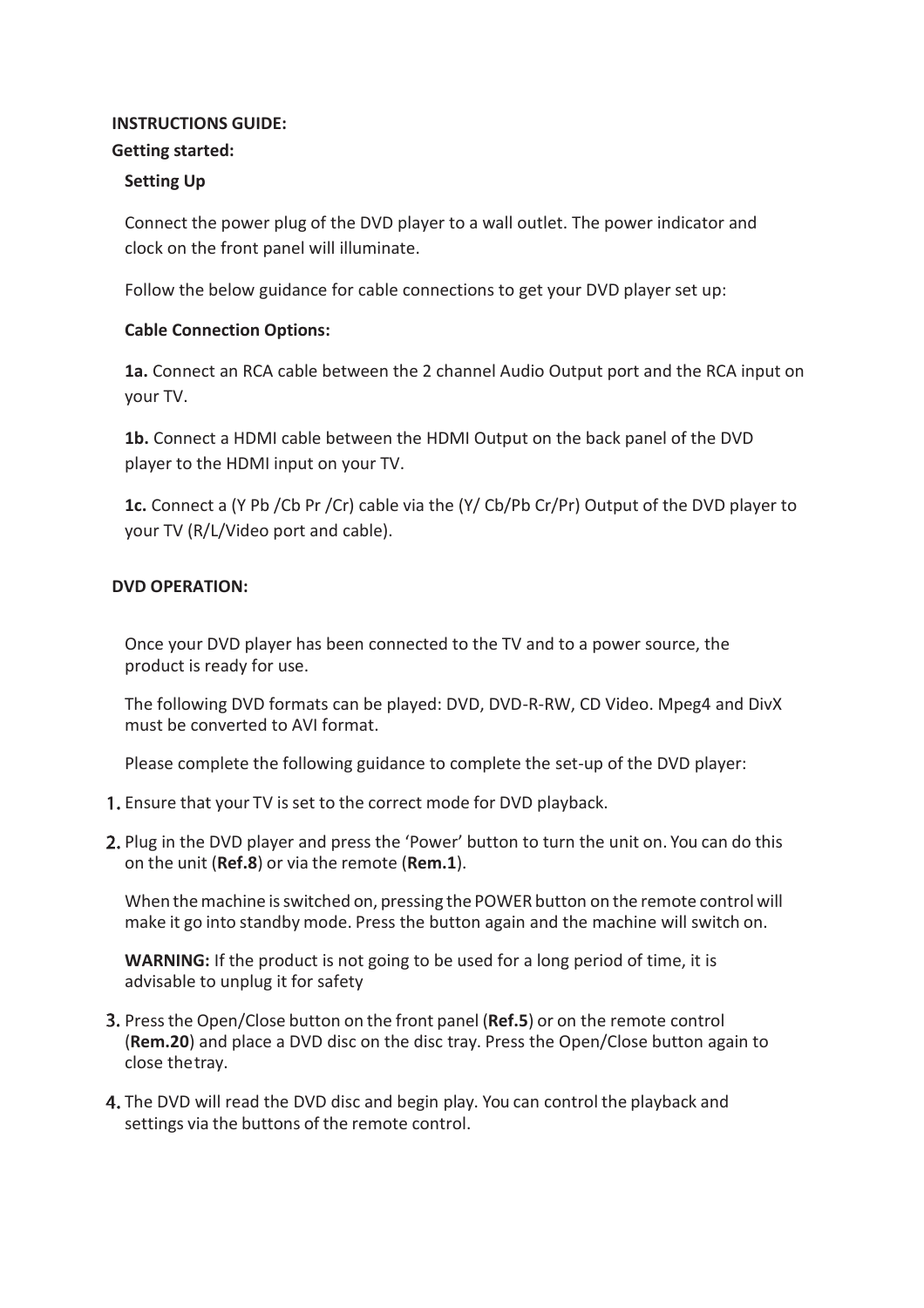#### **USB OPERATION:**

This product has a USB port at the DVD front face for MP3/ Movies playback.

Insert a USB unit into the USB port on the front panel of the DVD player (**Ref.4**).

Press the DVD/USB button on the remote control (**Rem.4**) to enter the USB source. The DVD player will read and display the file list off the USB unit.

Browse the file list by pressing the  $\frac{\triangle}{\triangle}$  buttons (**Rem. 7, 24, 25, 28**) on the remote control. Select a file by pressing the Enter button (**Ref.26**) of the remote control.

THE MAX SIZE USB CAPACITY IS 16GB.

# **PLAYING JPEG/PICTURE CD DISCS AND MP3 DISCS:**

The following formats can be played: Jpg, Jpeg, CD Photo

Press the STOP button and 12 small pictures will show on the TV screen.

Press the  $\triangle$ / $\triangle$ / $\triangle$ / $\triangle$  buttons on the remote control to select the desired picture to view.

To access instructions menu, use the  $\triangle$   $\blacktriangledown$  (4) on the remote control to

- **PROG - Select to change picture transform mode**
- **STOP - Entering picture preview mode**
- **PREV - Previous picture**
- **NEXT - Next picture**
- **PLAY - Play picture**
- **UP - Mirror image in vertical**
- **DOWN - Mirror image in horizontal**
- **LEFT - Rotate 90 degrees anticlockwise**
- **RIGHT - Rotate 90 degrees clockwise**
- **ZOOM - Change zoom mode**
- **FAST FORWARD - Zoom in the picture**
- **FAST REWIND - Zoom out the picture**
- **13.**  $\angle(\sqrt{\sqrt{4}})$  Move zoom focus for picture.

#### **PLAYING MP3 DISCS:**

The following formats can be played: Mp3, WMA, CD Audio, CD- R-RW, CD.

Whilst a MP3 disc is playing, there is a menu screen on the TV. Press the  $\triangle'$  buttons (**Rem. 24/28**) to scroll through tracks or folders. Press the ENTER button to select the track orfolder.

Press the PROG button in files play mode. The screen will then display the total track number and the current playing track. Use the digit buttons(**Ref.21**) to key in and select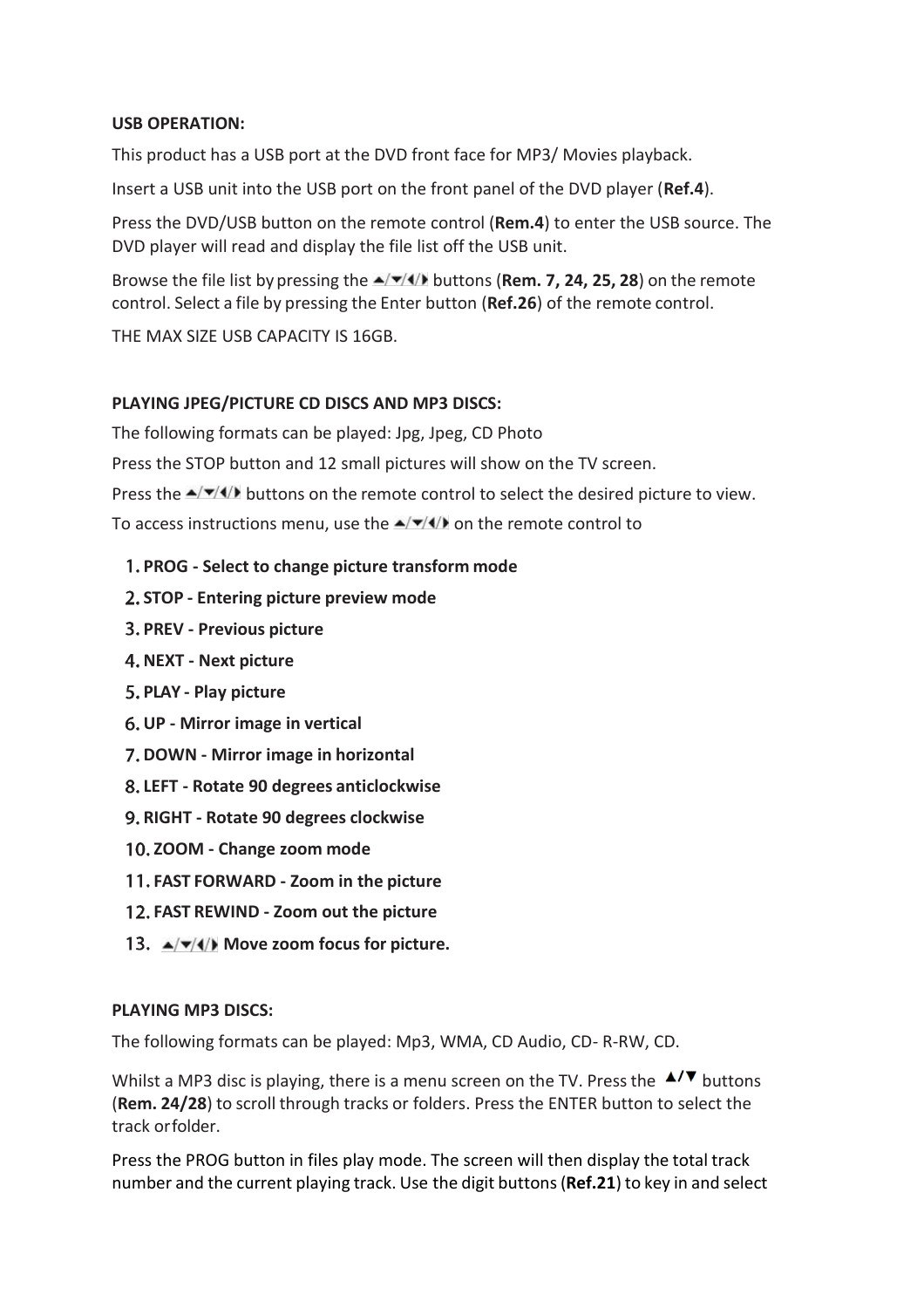the track or use the  $\triangle$ / $\triangle$ / $\triangle$  buttons to shift to the track and press the ENTER button (**Rem.26**) to play the track.

# **SYSTEM SETUP:**

# **Menu Operation**

Press the SET-UP button (**Rem.8**) on the remote control and the SET-UP menu will display.

There are five different menus in the setup: General, Audio, Dolby, Video and Preference. Follow the instructions in the individual paragraphs for a choice of set up options:

- Menu 1: General
- Menu 2: Audio
- Menu 3: Dolby
- Menu 4:Video  $\bullet$  .
- Menu 5: Preference

After accessing the SET-UP menu, press the  $\rightarrow$   $\rightarrow$   $\rightarrow$  **buttons (Rem. 7, 24, 25, 28)** to your chosen sub-menu. Follow by pressing the ENTER button to confirm your selection.

To end the set-up, press the SET-UP button again.

Follow the below guidance for General, Audio, Dolby, Video and Preference settings.

#### **MENU 1: GENERAL SET UP:**

1. Press the  $\triangle$ / $\blacktriangledown$ / $\blacktriangleleft$ ) buttons on the remote control to open the 'General' menu (**Rem. 7, 24, 25,28**).

2. Seven submenus will appear that you can select between. Press the  $\Box$  buttons on the remote control to scroll between the sub-menus:

#### **TV Display**

Different values will show here depending on your TV set:

- 4:3/PS: When the unit connects to the normal TV set, the wide-screen image shows on the full screen, but some part is cut off.
- 4:3/LB: When the unit connects to the normal TV set, the wide-screen image shows and black bars appear on the top and bottom of screen
- 16:9: Use this item when the unit is connected to the wide- screen TV set

#### **Angle Mark**

In DVD mode, use to view DVD from different angles

#### **Osd Lang**

Select a language for the on-screen display language (English, French, German, Italian,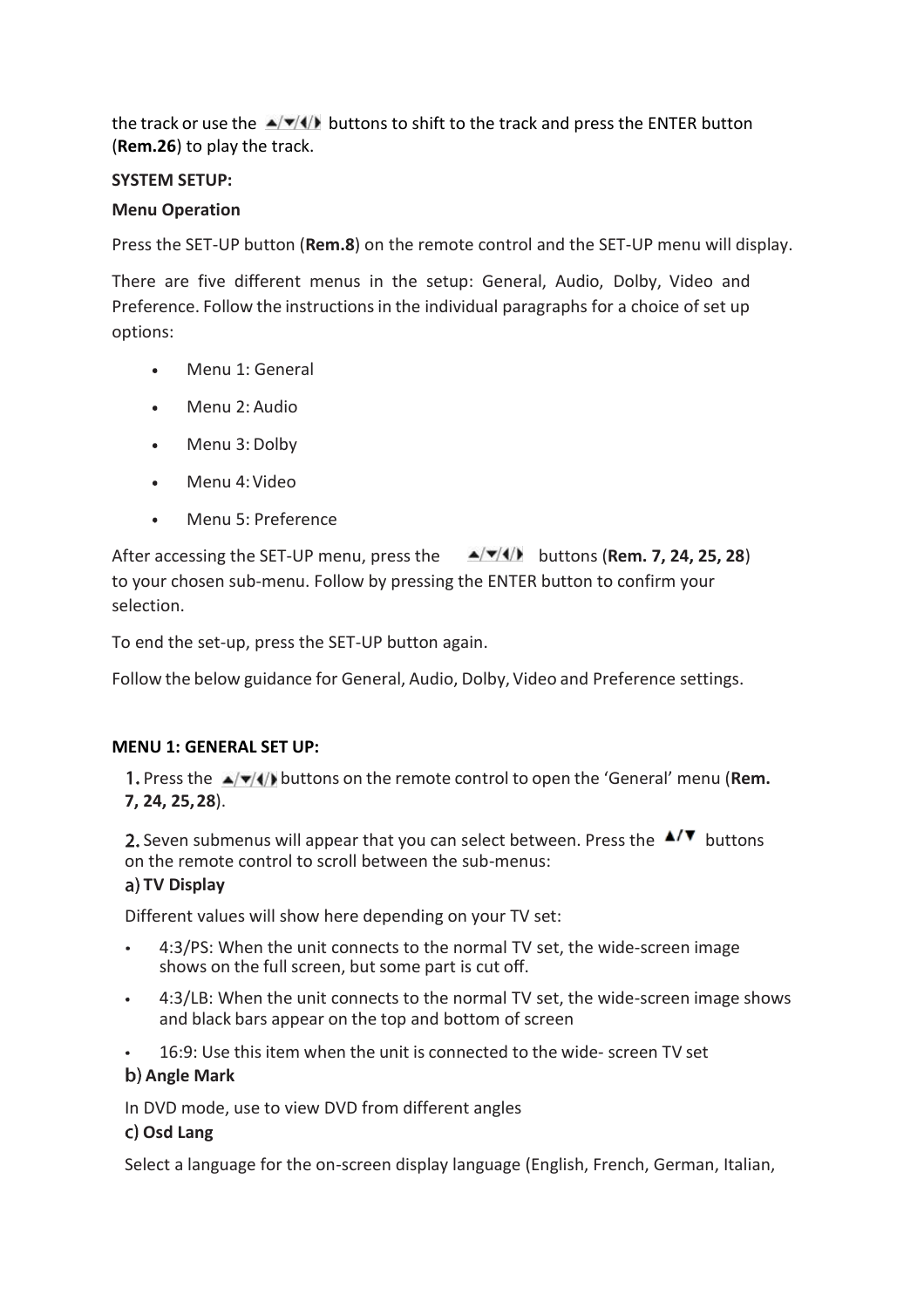Spanish or Portuguese)**.**

# **Captions**

The default set-up is Caption off. You can display closed captions (if available).

# **e**) Screen saver

Select a screen saver for when the TV display goes into standby or a disc is not played for several minutes. Press any remote on the remote control to wake it up.

# f) HDCD

Select an output audio signal. You can select the digital filter to be 1 x (44.1 KHz) or 2 x (88.2 KHz).

# **Last Memory**

If the last memory is set when the unit is on and the unit is switched off, the last position on the DVD player will be memorised.

When you enter a sub-menu, a number of options will appear for the entered submenu.

# **MENU 2: Audio Set-up**

1. Press the  $\triangle$ / $\triangledown$ //) buttons on the remote control to open the 'Audio' menu (**Rem. 7, 24, 25,28**).

2. Two submenus will appear that you can select between. Press the  $\Box/\blacktriangledown$  buttons on the remote control to scroll between the sub-menus to select the stereo output: **LT/RT:**

The audio output is Left and Right channels format. Switch between left/right audio channels.

# **Stereo:**

Select to play the audio via the two front speakers of the TV.

# **MENU 3: Dolby Set-up**

1. Press the  $\triangle$ / $\triangledown$ / $\parallel$ ) buttons on the remote control to open the 'Dolby' menu (**Rem. 7, 24, 25,28**).

2. Two different submenus will appear on the menu. Press the  $\triangle$ / $\triangledown$  buttons on the remote control to scroll browse between the sub-menus to select the output:

a) Dual Mono

- Stereo: sets audio output to the stereo output
- L-Mono: sets audio output to the mono-left channel
- R-Mono: sets audio output to the mono-right channel
- Mix-Mono: sets audio output to the Mix mono channel

b) Dynamic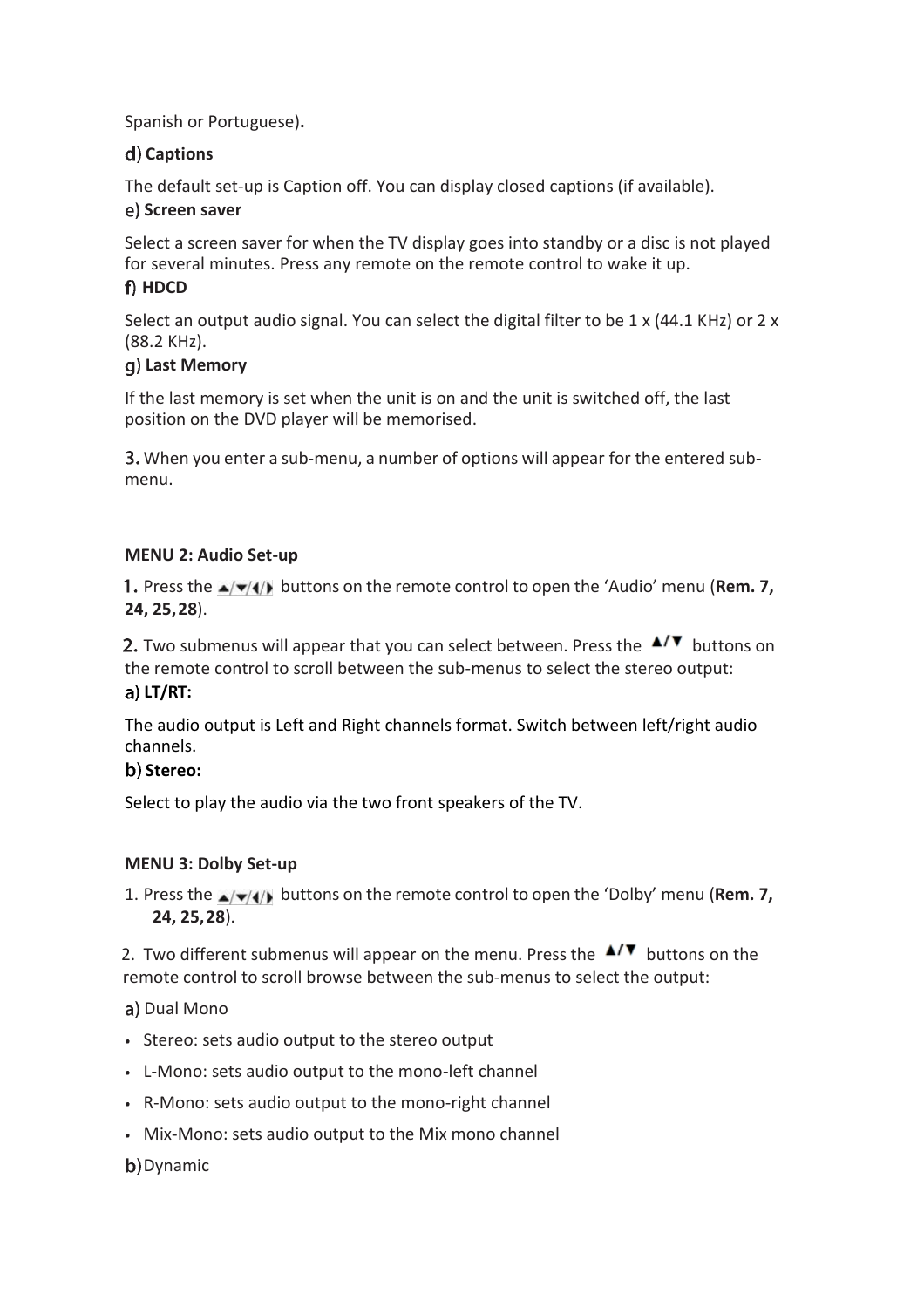Select to reduce the bass and treble, and to create a fine detailed sound. This mode is recommended for reduced sound to avoid disturbance for nighttime viewing.

# **MENU 4: VIDEO Set-up**

1. Press the  $\triangle$ / $\blacktriangledown$ / $\blacktriangleleft$ ) buttons on the remote control to open the 'Dolby' menu (**Rem. 7, 24, 25,28**).

2. Two different submenus will appear on the menu. Press the  $\Box$  buttons on the remote control to scroll browse between the sub-menus to select the video output:

# **Component**

Adjust the video output when connecting to video terminals.

YUV: set video output in analogue component video format when connecting to Y/U/V terminals.

# **Resolution (HDMI output)**

You can choose the following resolution levels from the HDMI output: 480I/576I/720P50/720P60/1080I50/1080I60/1080P (50Hz)/1080P (60Hz)

This DVD can make up to 576I video resolution output. It will depend on the video source and the TV set.

#### **Quality**

You can set the sharpness, brightness and contact according to your preference.

# **MENU 5: PREFERENCE SET UP**

1. Press the  $\triangle$ / $\triangledown$ / $\triangleleft$  buttons on the remote control to open the 'Dolby' menu (**Rem.** 7, 24, 25, 28).

2. Two different submenus will appear on the menu. Press the  $\Box$  buttons on the remote control to scroll browse between the sub-menus to select the menu options:

a) TV Type

This unit is suitable for all makes for TV's. You can select PAL or NTSC if necessary. PAL needs to be selected for use in Europe.

b) Audio

These are the initial settings for your preference. If a setting is supported by disc content, it will alter audio settings.

c) Subtitle

These are the initial settings for your preference. If a setting is supported by disc content, it will alter subtitles. Alternatively, press the SUBTITLE button.

d) Disc Menu

These are the initial settings for your preference. If a setting is supported by disc content, it will alter the disc menu.

e) Parental

Select to control parental control settings. Any disc with the parental level higher than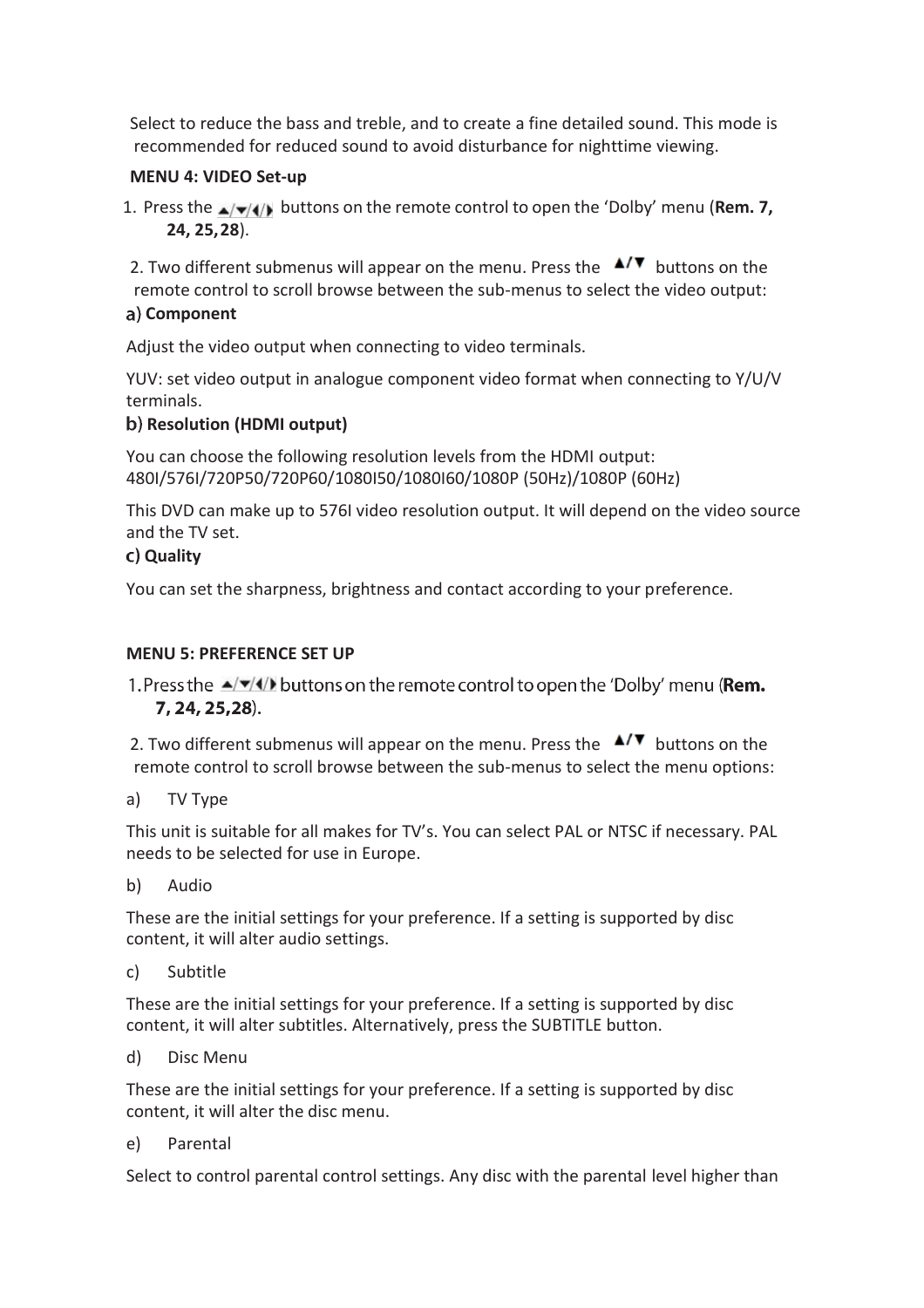the set level will not be played.

f) Password Set-up

The initial factory password is 0000. You can change the password here.

g) Default Set-up

Select to revert to original factory set up on this unit.

# **TROUBLESHOOTING:**

| <b>Malfunction</b>              | <b>Possible causes/measures</b>                                                                                                                                                                           |
|---------------------------------|-----------------------------------------------------------------------------------------------------------------------------------------------------------------------------------------------------------|
| No power / function             | Check whether the power is switched on or off<br>at the wall.<br>Check whether the power adaptor is properly<br>connected to power outlet or not.                                                         |
| No video                        | Make sure that the video cables are connected<br>correctly.<br>Reset the setups of the DVD player.<br>Check that the input selection on the TV is<br>correct.                                             |
| No audio                        | Make sure that the audio cables are connected<br>correctly.<br>Make sure that the coaxial connected stereo is<br>powered on.<br>Reset the setups of the DVD player.                                       |
| Distorted video                 | Clean DVD disc from dust/dirt<br>The playback is fast winding backward/forward.                                                                                                                           |
| Unable to play                  | Place a DVD disc in the disc tray.<br>Place the disc in on the correct side up<br>Clean DVD disc from dust/dirt<br>Close the setup of the DVD player.<br>Check that the file is compatible with the unit. |
| Remote Control does not<br>work | Aim the Remote Control towards the front panel<br>of the DVD player.<br>Use the Remote Control closer to the DVD<br>player. Check the battery level of the batteries                                      |